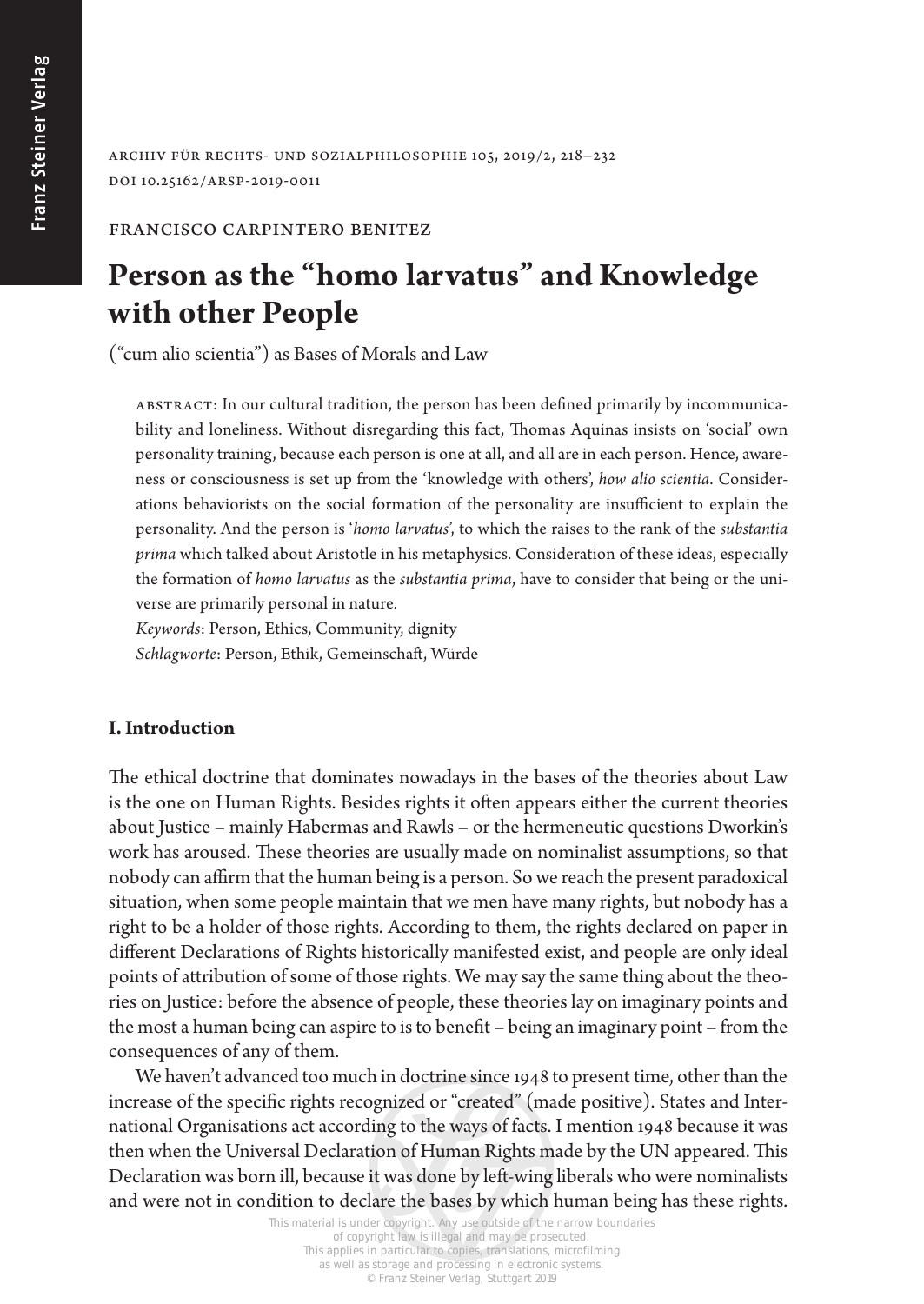It is well known the sentence attributed to one of its writers: "We all agree on the condition that we are not asked why". This Declaration and some other ones that have come later, in the lack of a theoretical basis, have appeared as "facts" in which it is necessary to be in agreement. The imperative question, seeing the individualistic nature of most of these documents and how debatable are some of the rights which are proclaimed, is: Why must we accept them?

At that time, we calmed down our conscience momentarily with this Declaration, but as human being seeks theoretical bases to what he has or wants, without being enough to increase in fact the amount of the declared rights, soon the rights dictated in 1948 required a theoretical basis which explained them. Since at the beginning they understood that the consensus about them was enough to demand its validity; so, the inter-subjectivity of the consensus replaced the lack of other bases. But the very truth is that it still lacks consensus about their most theoretical ground and their scopes. The fact that Classical Juridical Positivism (let us think of Bergbohm, Kelsen, Bobbio or Hart), which insisted on Justice as a matter of individual feelings depending on cultural factors, have been put away, shows us that times have changed.

Exactly, the exquisite logical analysis on juridical "rules", as it is shown to us, for example, in Kelsen's Pure Theory of Law, has fallen from its pedestal. The reason is? Nobody explains his social life exclusively according to an only kind of laws which can be explained by the same logical rules; besides, it would be quite difficult to divide our life in personal one and social one. Bobbio or Hart wanted to impose, by the strength of their intimate rationality, well coherent bodies of logic, creating systems. This way they got to become quite impregnable, because in the build of the system, axioms base consequences and these ones axioms, so that the argument goes and comes from an extreme to the other one. This was one of the first Hobbes' scientific requirements.<sup>1</sup>

Hand in hand with this kind of *systematic* theories came what it was called "ideologies", and during some time our culture understood that an ideology can only be combated by another ideology. This is a nonsense: supporting one or another theory is not the result of exercising a subjective right, which is a kind of a right in which his holder needn't give any reason to anybody of what he does under his subjectivity.<sup>2</sup> What it is subjective has its own moments and it is not the only prototype of every juridical relation. Let the reader judge the esteem that can deserve a theory about Justice coming from Apel or Rawls.

They speak about ideologies or nominalist theories. (They don't use the word Nominalism, which it seems referring to late Middle Ages and not to XXI century. But they

<sup>1</sup> Thomas Hobbes, *Elements of Philosophy*, London, 1839, 6–8.

<sup>2</sup> Hegel didn't understand this function of the subjective rights, because he wrote that "besides crime … namely, besides the contingency of the will of evil, it exists legal actions and ownership social customs which are allowed and links externally as well the personal will with other individuals and with public institutions which have a common aim. Because of this general characteristic, private actions become a contingency which escapes from my power and may cause or just causes harms and injustices to other people". Friedrich Hegel, *Principios de la Filosofía del derecho o Derecho natural y ciencia política*, Buenos Aires*,* 1975*,* I quote § 232.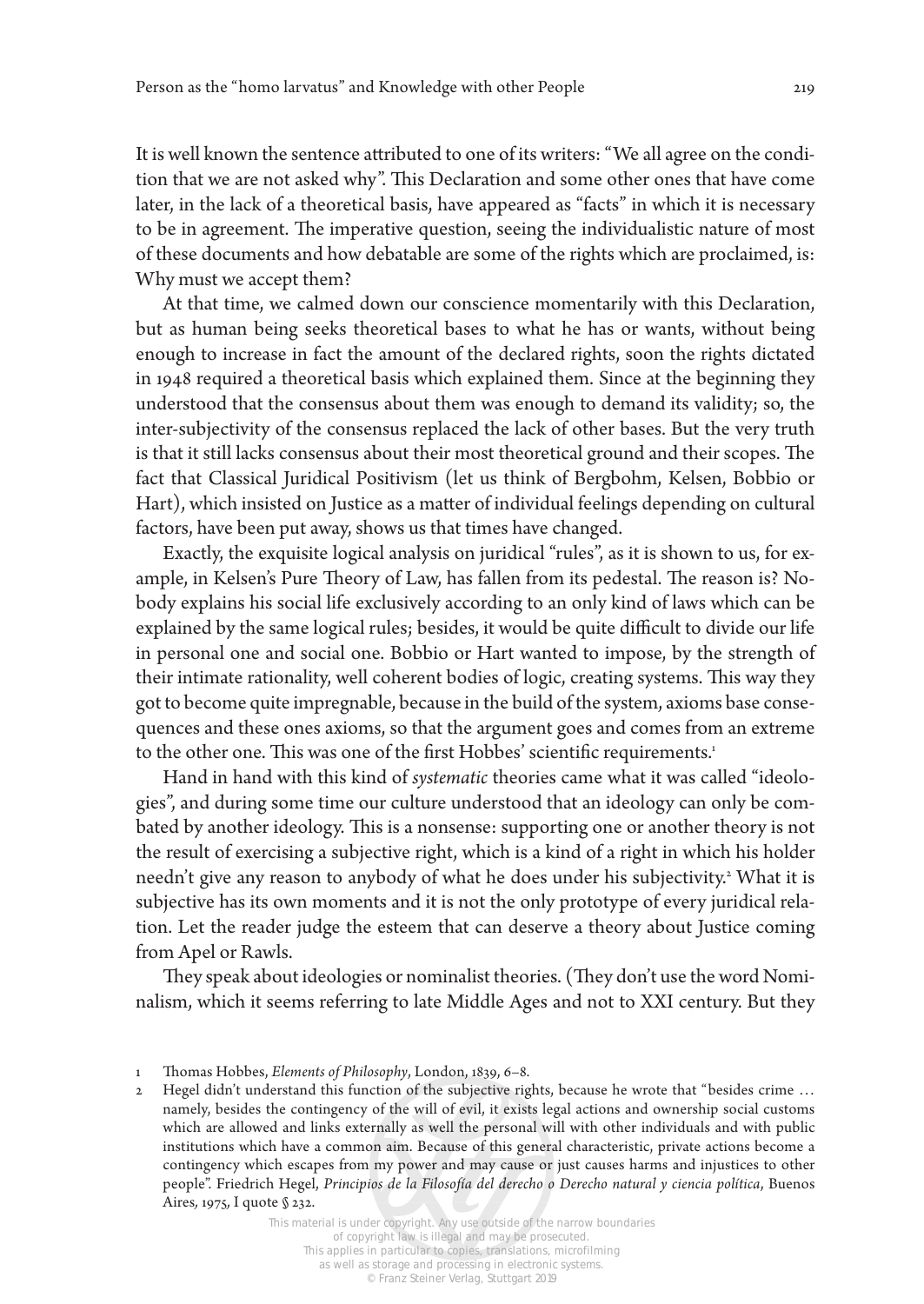must recognize that their Phenomenalism adds nothing to that one from XIV century and Modern Age). These theories are only ways of speaking characteristic of the august chairs in Universities and their books, which have nothing to do with the daily routine, as daily as real. Because the daily and real man gets angry when he finds out a politician doesn't know how to explain the origin of a large fortune or when somebody scratches the paint of his car. The immediacy of the feeling of injustice, with the resulting affective reaction it provokes – indignation –, has nothing to do with the theories about Justice we use nowadays. It helps nothing to the citizen to be told that he is included in an ideal conversation and that his way to evaluate what it happens will be taken into account: an old saying establishes that in a nail painted on a wall, you can only hang a jacket painted on the wall. This very thing happens in an ideal conversation in which all of us would be represented: finally someone – our *representative* – will have to declare which is the ideal conclusion which is deduced from such a conversation, and we depend again on a judge as subjective as alien.

These more recent theories, which appeared after the II WW, with their individuals and ideal conversations, can only be useful for an ideal world. The truth is that these ideal conversations only get to revive the *regula aurea* or old and medieval evangelical rule: "Treat people as you would want to be treated by them". If we don't like to speak about this Christian rule, we may allude to "the generalization of Kant's categorical imperative" (a generalization which, expounded this way, doesn't exist in Kant).<sup>3</sup> It doesn't matter. If the official culture resulting from a millennium of an increasingly developed culture has been useful in order to go back to a basic starting point, everything indicates that this human constant which develops in history is deeper than those theories which have been proposed beginning from them. The most sensible statement I have found about this problem is A. Macintyre's commentary: "If those who try to be able to formulate principles with which any rational agent would agree, cannot assure this agreement for the formulation of those basic principles from some colleagues who share their basic philosophical purpose and their method, there is an evidence, once more, *prima facie*, that the project has failed".4

I was speaking about Nominalism which has made necessary to start from ideal individuals in ideal situations. Is it viable this Nominalism that emerges in empiricist attitudes which, later on, takes other forms in the works of each author? Because if they remained empiricists, they would have nothing to say. Come on a thesis, namely: Empirism cannot explain the universality of daily life.5 Nominalism is questioned above all

<sup>3</sup> *Vid*. My study (www. franciscocarpintero.com): Francisco Carpintero, Nuestros utilitaristas malentienden a Kant, in: *El pensamiento jurídico. Pasado, presente y perspectiva. Libro Homenaje al Prof. J.J. Gil Cremades*, ed. El Heraldo de Aragón, 2008, 141–166.

<sup>4</sup> Asladair MacIntyre, *Tras la virtud*, Barcelona, 1987, 37.

<sup>5</sup> The decisive reason to condemn Empirism was definitively expounded by Hegel. He explained that "What I feel is only mine, it belongs to me as a particular individual; but as tongue always expresses the universal, I cannot express what it is a sentiment of mine exclusively. What cannot be named or communicated, namely, senses and sentiments, are not the most important or real issues; they are, on the contrary, the most insignificant and the least true ones. When I say: *the individual, this individual, here and now* – all these sentences are universalities, and albeit by all and each one of them, though it is a sensitive *here and now,* it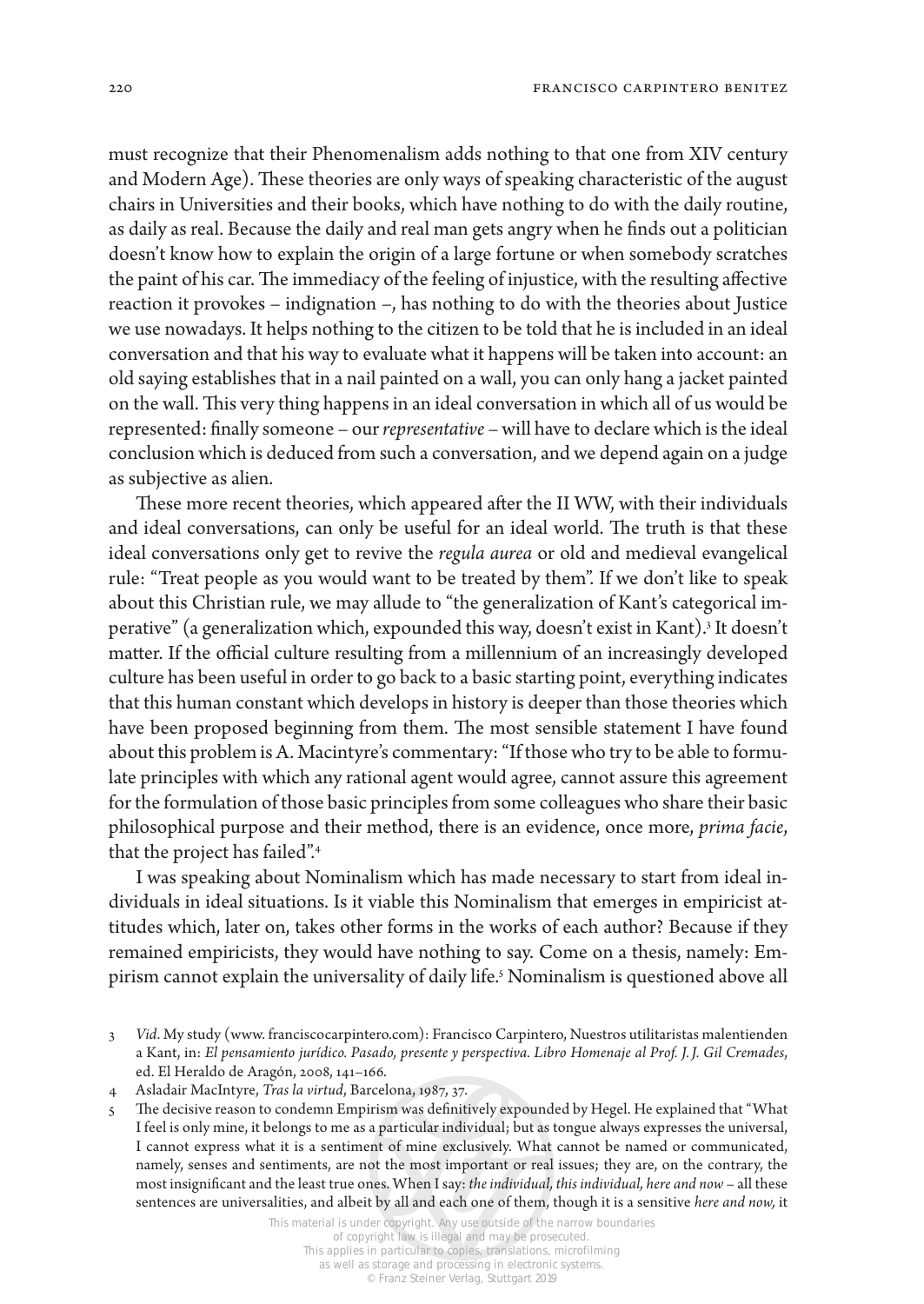by the universal level in which man develops: and, apart from the personal man's nature, it is also the case of duty, a reality that cannot be perceived either scientifically or logically. And, in addition to these issues which can be known only metaphysically, the Phenomenism characteristic of the empiricist attitude fails as well in the level (more modest but not, because of it, less important) characteristic of the ontological knowledge. Later on we see that it is unviable also in the ontological level: since pupils can demand his teacher to explain clearly, and to drive carefully. And both demands have nothing in common because they cannot be broken off from the same axioms or, as a consequence, they cannot be developed hand in hand with argumentative expressions which can be inserted in the same logical body. Teaching and driving are different "things" though they are cherished things in our everyday life.<sup>6</sup>

## **II. Two specific issues**

From the imposed Nominalism we go into the fields of apories. Now I don't refer to Hegel's general denunciation already expounded, but to the development of more specific troubles, already alluded. Let us see: sometimes those political parties which form the government are left parties, and are proud to be agnostic in metaphysical issues, and that's why they admit neither human personality nor the *duty* to be obeyed which is originated by Law. But no ruler will say that he doesn't believe in the duty of citizens to obey those laws he issues. If these kind of "agnostic" use these terms, these words, in their mouths, don't go beyond the level of words, that is, they remain as sounds of voice without any background. *Per pugnam sine justitia:* nobody believes in the electoral system but all of us go to vote and all of us will obey those laws which we haven't a *duty* to obey. It has been said historically that duty consists of law foresee a punishment in the case it be broken;7 but there is no duty because there be a previous punishment, but a punishment is imposed because a duty has been broken.<sup>8</sup>

wants to be expressed individual things, all these words denote the general. *Enzyklopädie der philosophischen Wissenschaften*. Zweiter Teil*,* § 254. I quote by Suhrkamp's edition, Frankfurt am Main, 1970, § 20. (The translation is mine).

- 6 Hegel wrote that "Experiences, experiments, observations don't know what they really do, they don't know that the only interest they take in things is precisely the inner unconscious certainty of reason to be in the very reality". Friedrich Hegel, *Lecciones sobre la historia de la filosofía*, México 1985, vol. III, 223. Indeed, every individual's reason wants for himself the (relative) security of the object he knows because in knowledge it arises that personal state described by Heidegger: "In the closer area of the entity we believe to be at home. The entity is familiar, safe, inspires confidence". *La época de la imagen del mundo*, in "Caminos del bosque", traslated into Spanish by H. Cortés y A. Leyte, Alianza, Madrid, 1997, p. 46.
- 7 *Vid*. my study (www. franciscocarpintero.com): Francisco Carpintero, Deber y fuerza: la Modernidad y el tema del deber jurídico, in: *Obligatoriedad y derecho. XII Jornadas de Filosofía Jurídica y Social*, Universidad de Oviedo, 1991, 151–182.
- 8 So Samuel Coccejus the jurist whom the Kaiser commissioned the drafting of the German Civil Code in *Tractatus Iuris Gentium de Principio iuris naturalis unico, vero et adaequato*. Francofurti ad Viadrum, 1702, 25. Reply to the "Observationes "that an anonymous author published in 1700, July, in the "Monatlichen Aufzug aus allerhand neu herausgegebenen nütlizchen und artigen Bücher".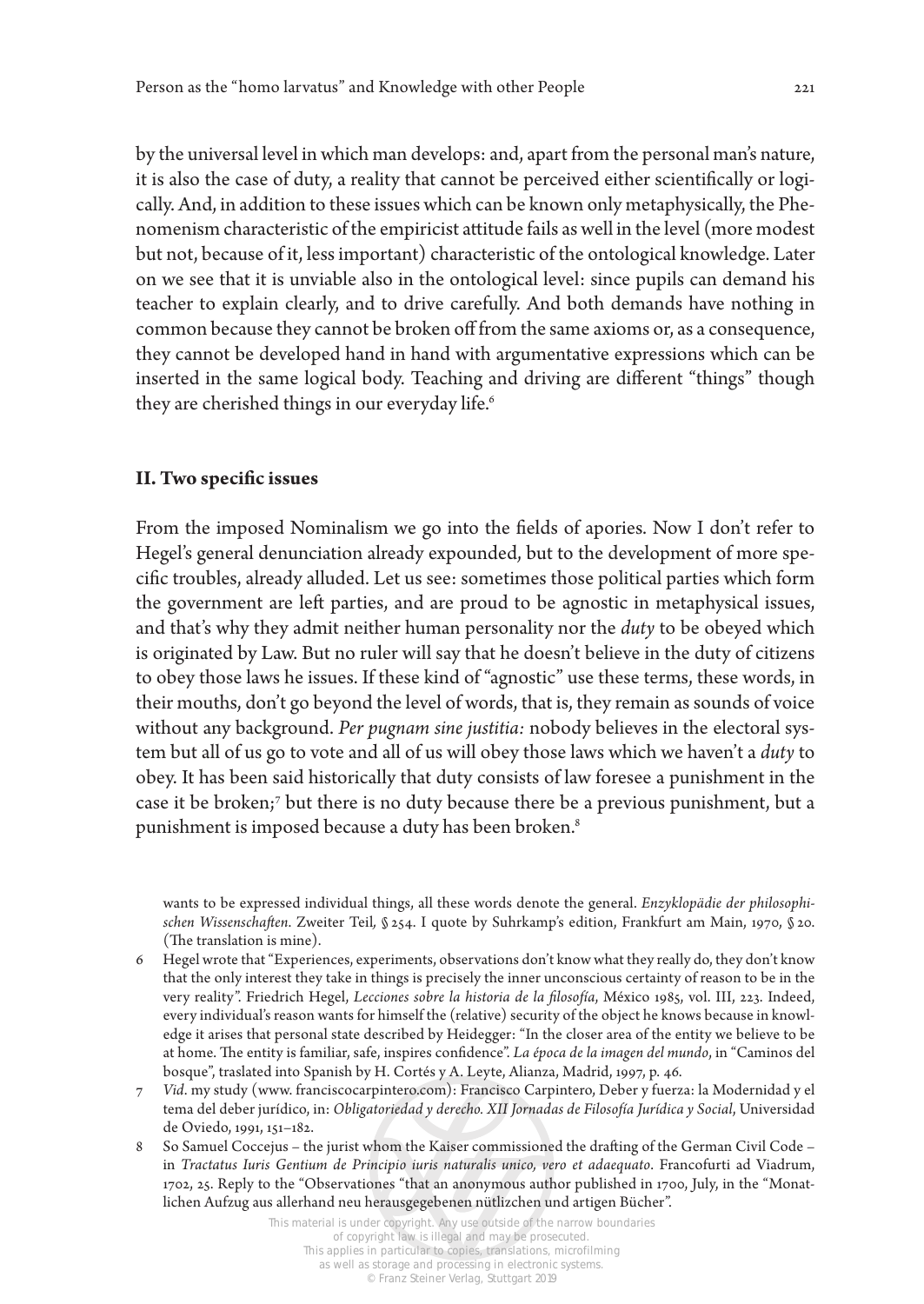Let us go on specifying the problem. If we don't accept an objective Ethics or Morals, equal for everybody, could we go on speaking about "duty"? A fiction has been collectively used: nobody mentions the word Morals, but Ethics. There is even a saying which says that "There may be a lot of Morals, but there is only one Ethics". But an elementary observation shows that those who use the term Ethics use it as a synonym of Morals. In front of this scenario which avoids the term morals, it would fit the pragmatic attitude explained by Rawls. This attitude means that our social system works, that we have advanced since XVIII century until nowadays in men's welfare, and that what we have to do is going on advancing. We could sum it up saying "It works, so it is valid". But we men are not so simple. Since XVIII century until nowadays our mentalities have changed quite a lot, and we all have verified that what some years ago it was a scandal which made a government resigned, nowadays it is not so important. It is a question of not "advancing" this way. Many think we have spent interest and now we are spending capital.

There is an extensively shared opinion which understands that now we haven't got those bases which made possible in the past time the Social Rule of Law.

The second relevant issue is the human ontological knowledge. I mentioned the examples of teaching and driving vehicles. Nobody can claim that it is not a teacher's duty to explain clearly or it is not a driver's duty to drive carefully. Fromm pointed out "In this sense Man's Science, when constructing a "model of human nature", doesn't differ from other sciences which work with concepts of entities based on deductions inferred from data, observed or controlled by them, and not directly observable in themselves".9 Let us leave the explanation of this issue for later on.

#### **III. People and Individuals**

Our culture learned soon to affirm that any man is a person; because all of us are individual beings with a rational nature. Theologians, who for centuries were the only scholars who studied this issue, characterized Person as a *suppositum* or support who has the characteristics of incommunicability, solitude and dignity.

Roles were unclear for a long time because late Middle Ages and XVI century nominalist philosophers and theologians used widely the notion of person, whilst aristotelians hardly made emerge this term within the pages of their books. Exactly, Thomas of Aquinas, when dealing with virtues doesn't allude to or mention people, but he speaks directly about "virtuosus", and when he alludes to a contract, he speaks about the depository or the buyer. But this drought in the use of this notion can deceive the reader, because Thomas of Aquinas was the only philosopher who paid attention explicitly to studying what we could call nowadays people's ontological statute. Let us spell out his explanations

9 Erich Fromm, *Ética y psicoanálisis*, México, 1980, 37.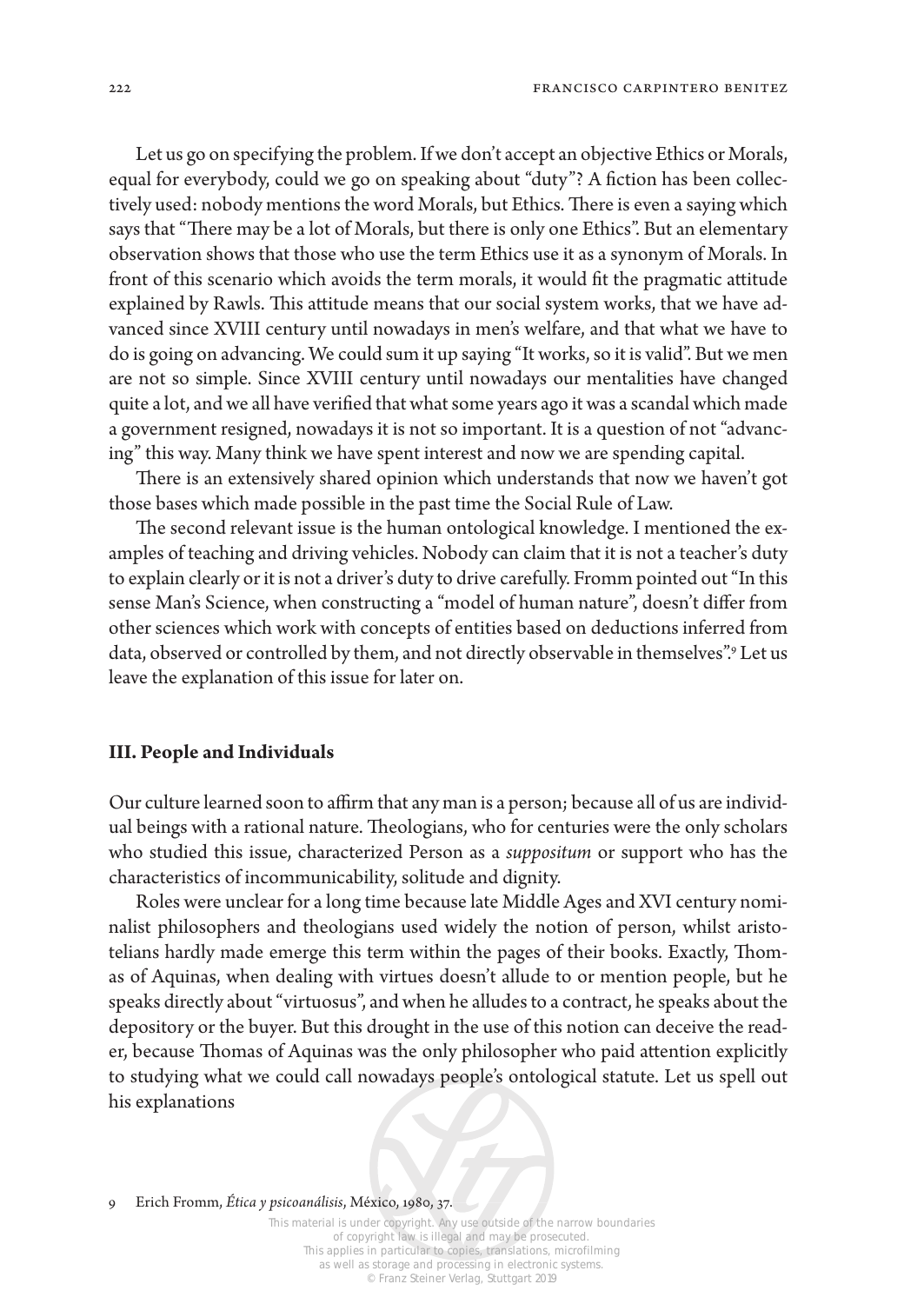We must not confuse individual and person. Some university lectures explain that the term person already bears into itself, as syllogisms, several values and they understand that in order not to be seduced by these anticipated contents, it is preferable to speak about men or individuals. The reader of these pages will judge the suitability or not of this mentality.

The *suppositum* referred to by Scotus and Nominalists when dealing with this issue is the incommunicable individual. But the individual can be the fiercest enemy of the person, because the individuality is got excluding all that it is alien to the very ego, so that every individual tends to be the whole of reality. It happens that man is in a tension between his individual characteristic and his universal nature; because as well as the moment of the individualisation is the one of the exclusion or excluding affirmation and doesn't recognize any other law than its infinitude, the person, however, is the moment of the universality which makes that the subject goes out of the narrow area of his own individuality and looks for ways of social relationship which exceed widely what the sociologist can say about groups. Effectively, a behavioural researcher would study those relations in similar ways as the way he studies relations among animals. But without detriment to the good part of rightness of these kind of studies, the universality that the dignity characteristic of the personality involves, makes emerge rights and duties alike from what apparently are only "natural facts".

When we speak about Justice and people's welfare we don't limit ourselves to establish those rules which must govern the good functioning of a poultry or livestock farm.<sup>10</sup> If we pay attention to the complexity which is carried by the universality, it is clear that we cannot isolate one only moment of human life and refer, for instance, only to the safe or with a minimum of safety coexistence; in this line, it seems that the modern Rawls' proposal is more similar to the creation of a Mutual Insurance Company than to a theory which bases Justice.

Individualism that supposed the existence of isolated or independent beings, with free will, led historically to contract law in order to explain human realities. Contractualism prevailed in Modern Age thinking that the contract is the basis of all rights and duties. But not all rights and duties are caused by agreements of wills but frequently they are already socially and juridically institutionalized before the specific wills intervene. We are speaking about the overlapping and the interferences in human beings lives, and these overlapping are not accidental or exceptional, because men must follow ways in which *necessarily* both interfere.

Law really already lived, which has created the institutions we know, uses to be the first fact and theories about Justice developed by their authors are later data which only are worthy of attention according to the personal and subjective dispositions of each

<sup>10</sup> In his critical work, (it appeared anonymous) Johann Friedrich Homberg, *Dubia Juris Naturae*, Hallae, 1719, cap. 1, § 22, indicates that Hobbes erased the differences between men and animals. Afterwards he maintained that natural law isn't limited to the "flesh" (to what it is common with animals) Op. quoted chap. 2, § 5. Later on, maintained the same thesis: Adam Ferguson, *Un Ensayo sobre la historia de la sociedad civil*, Madrid, 1974 (1777), 4.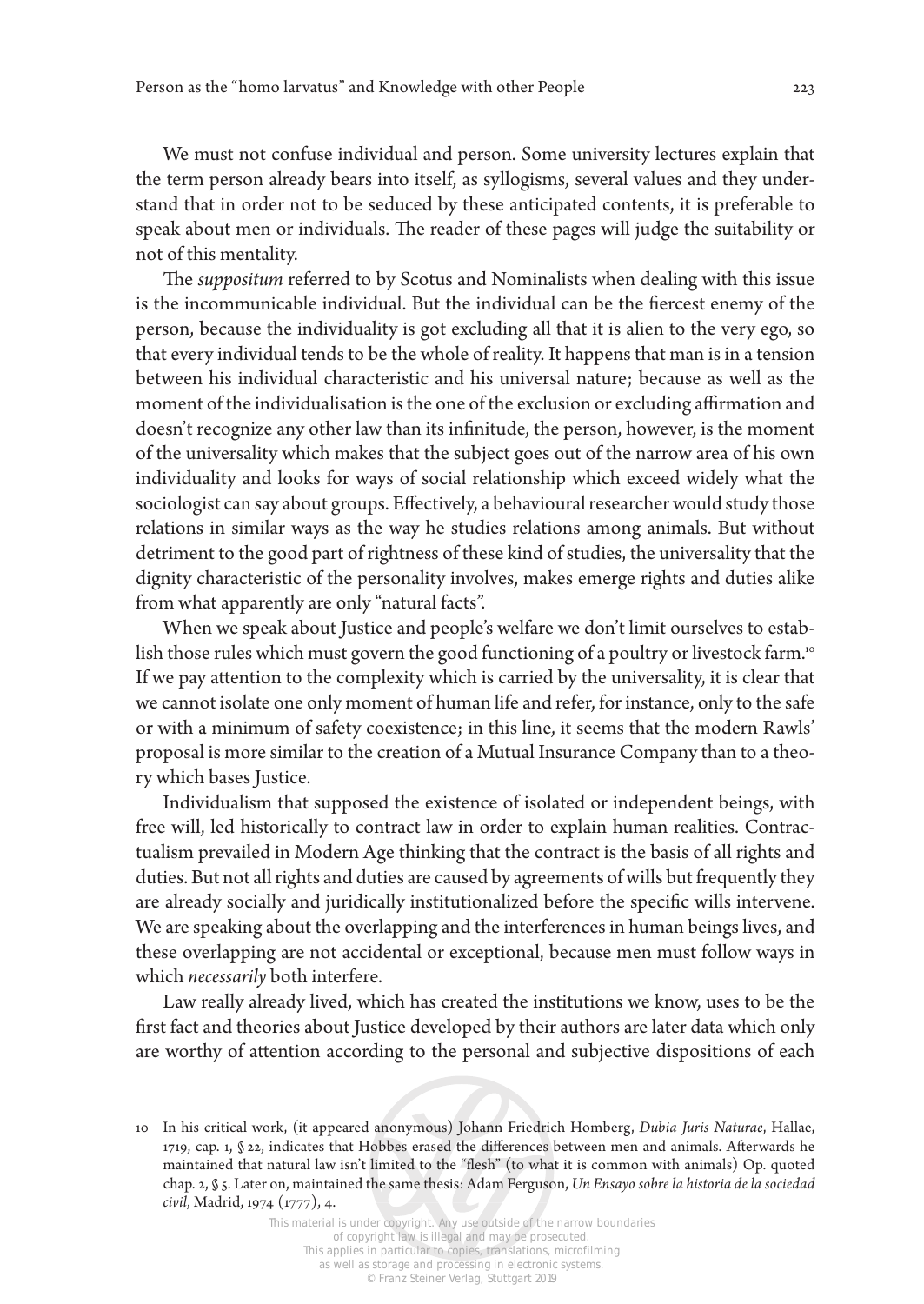224 francisco carpintero benitez

person. That's why John Austin, in the interior of this same jurisprudential spirit, maintained that things law must be studied before people law.<sup>11</sup>

But this study must be limited to the very personal moment in Law, and so the chosen *subjectum* is the one belonging to the scope and operability of the personal quality in the legal experience. It is necessary to be prepared for a first trap, namely: the notion of person is accompanied, since Modern Age, with the imaginary representation of lonely individuals who, in principle, have no limit for their actions and who will only assume duties agreeing contractually.

In this line some well-intentioned people maintain, *more kantiano* that a person's freedom finishes where it begins the other people's freedoms. This is true, but enormously insufficient; and, besides, it is usually false because Law as well is the instrument to determine the other people's lives in the name of something more than the mere will: when the teacher demands some knowledge from his pupils he is interfering positively in their lives, and, of course, he doesn't limit himself to abstain before their personal Spheres of Freedom (*Freiheitsphären*, according to the terminology of Kant's disciples). Proposing this issue – also now – this way, our age doesn't know how to reconcile the infinitude of each individual will and the limits imposed by the characteristic realizations of the civic and political coexistence. Today we go on having the effects of this disproportion because, in fact, each one is educated in the consciousness of his rights, in his freedom, in order to – in a later moment – to be obliged to put himself at the service of social aims, as it is to pay taxes in order to eradicate poverty or to improve the National Health Network.

## **IV. The** *homo larvatus*

We must distinguish doctrinal relations among people as people and as legal people in order to be in condition to recognize the functions of so many factors that influence in people's rights and continuously modify their scope. Between these two notions it exists a very thin distinction that continuously slides from an extreme to the other one. Since human person is both an unrepeatable being and the bearer of functions that don't always admit an autonomous treatment out of their interweaving and social crystallizations. But this approach, if it is excessively generalized, separates what it is the personal or real life from what it would be the impersonal or unreal life, such as some mid-XX century existentialist philosophies maintained.

What it really seems to be more in accordance with reality is to recognize that society makes every subject go out from his own ego and he himself be considered in a person-

<sup>11</sup> John Austin emphasized repeatedly that in first place we have to study things law and only afterwards people law. *Vid*. *Lectures on Jurisprudence or the Philosophie of Positive Law*, London, 5th ed.*,* 1911*,* 721*,* among many other places. His most basic thesis is that things determine the extent of every person's law. *Vid. op*. quoted page 46. Exactly, the personal possibilities are determined by the condition of teacher or driver. Not in vain James Lorimer believed, quoting Hegel, that the *Jurisprudence* is somehow the realm of the realised freedom. *Vid*. *The Institutes of Law*, 2ª ed., 1880, 2.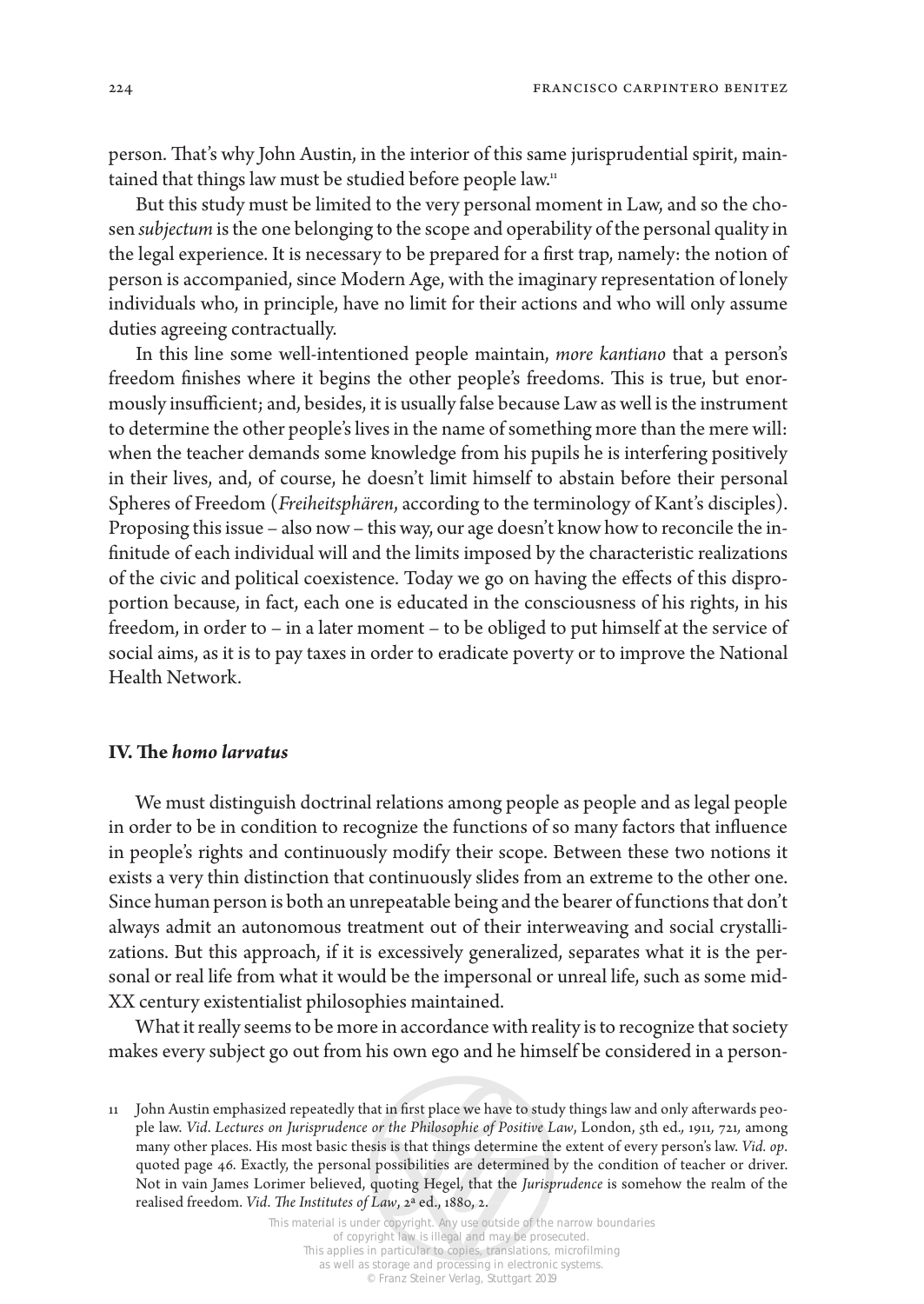alised way – beyond the mere individuality – also from the objective characteristic that his actions have in so many specific situations, so that the recognition of the social functions don't degenerate in a sociologism that marginalise people in one of their social conditions. In other words, person inserts himself, in one way or another, in that process of getting the right in which he is the main character, *but not the only one.*

Together with his legal people, every human individual is a "person as person", *persona ut persona*. 12 This is the *substratum* or *subjectum* of all the expressions of personality, and Aquinas thinks that the "person as person" is the *homo larvatus*, 13 apparently that man still in germ who has before him his potentialities and his future and different possible updates.

The reality of the *homo larvatus* needs a brief explanation. The temptation of the western man is to suppose that it exists a substantiating body or *subjectum* that "supports" other smaller forms of being. John Locke had in mind only this notion of *subjectum* when he referred to the Hindu myth which explained that the earth was on a giant's shoulders, the giant was on an elephant, and the elephant lay on a turtle: what did the turtle lie on? Locke asked ironically.<sup>14</sup> Hand in hand with this way to understand substances, it would seem that the *homo larvatus* is that *subjectum* to whom, after his genesis, other determined issues are added.15 It would be something similar to putting the chair on the horse. In fact, Boetius seemed to understand this way the most general terms of this problem.

In a second moment, given our cultural ease to divide matter and form, it would be possible to understand that the *homo larvatus* is the "matter" that supports the determined issues<sup>16</sup> which constitute the specific forms of being of each man, so that we could only think in a hypostasis or *subjectum* of a material nature.

Thirdly, logic may lead to think that the universal concept of human being is the "universal substance", the way by which man is man or the universal concept of man. As a universal concept is said of an indeterminate multitude of beings, the so understood

<sup>12</sup> *Vid*. My study (www. franciscocarpintero.com): Francisco Carpintero, Persona y "officium": derechos y competencias, *Rivista Internazionale di Filosofia del Diritto*, LXXIII (1996), 3–59.

<sup>13</sup> Thomas Aquinas, *IV Sententiarum (In Primum et Secundum Sententiarum)*, Tomus Sextus, "Opera Omnia", Romae, 1570, L. I, Dist. 23, q. 1.

<sup>14</sup> John Locke, Essay of Human Understanding, in: *The Works of John Locke*, London, 1823, vol. I, 167.

<sup>15</sup> "Aliud vero est quod est fundamentum accidentibus substentans ipsa; et pro tanto dicitur substare. Sic ergo substantia quae est subiectum, in quantum subsistit, dicitur ousiosis vel subsistentia; in quantum vero substat, dicitur hypostasis secundum Graecos, vel substantia prima secundum Latinos. Patet ergo quod hypostasis et substantia differunt ratione, sed sunt idem re". Thomas Aquinas, *De potentia*, q. 9 art. 1. Those quotes in which I don't indicate their origin are taken from the *Editio leonina* put in Internet by E. Bernot y E. Alarcón.

<sup>16</sup> "Rationes quae sunt in oppositum, concedimus; tamen sciendum, quod Boetius aliter accipit ista nomina in commento praedicamentorum, quam sit communis usus eorum, prout exponit ea in Lib. de duabus naturis. Attribuit enim nomen hypostasis materiae quasi primo principio substandi, ex qua habet substantia prima quod substet accidenti: nam forma simplex subiectum esse non potest, ut dicit idem Boetius in Lib. de Trinit. Nomen autem ousiosis vel subsistentiae attribuit formae quasi essendi principio, per ipsam enim est res in actu; nomen autem ousia vel essentiae attribuit composito". Thomas Aquinas (note 15).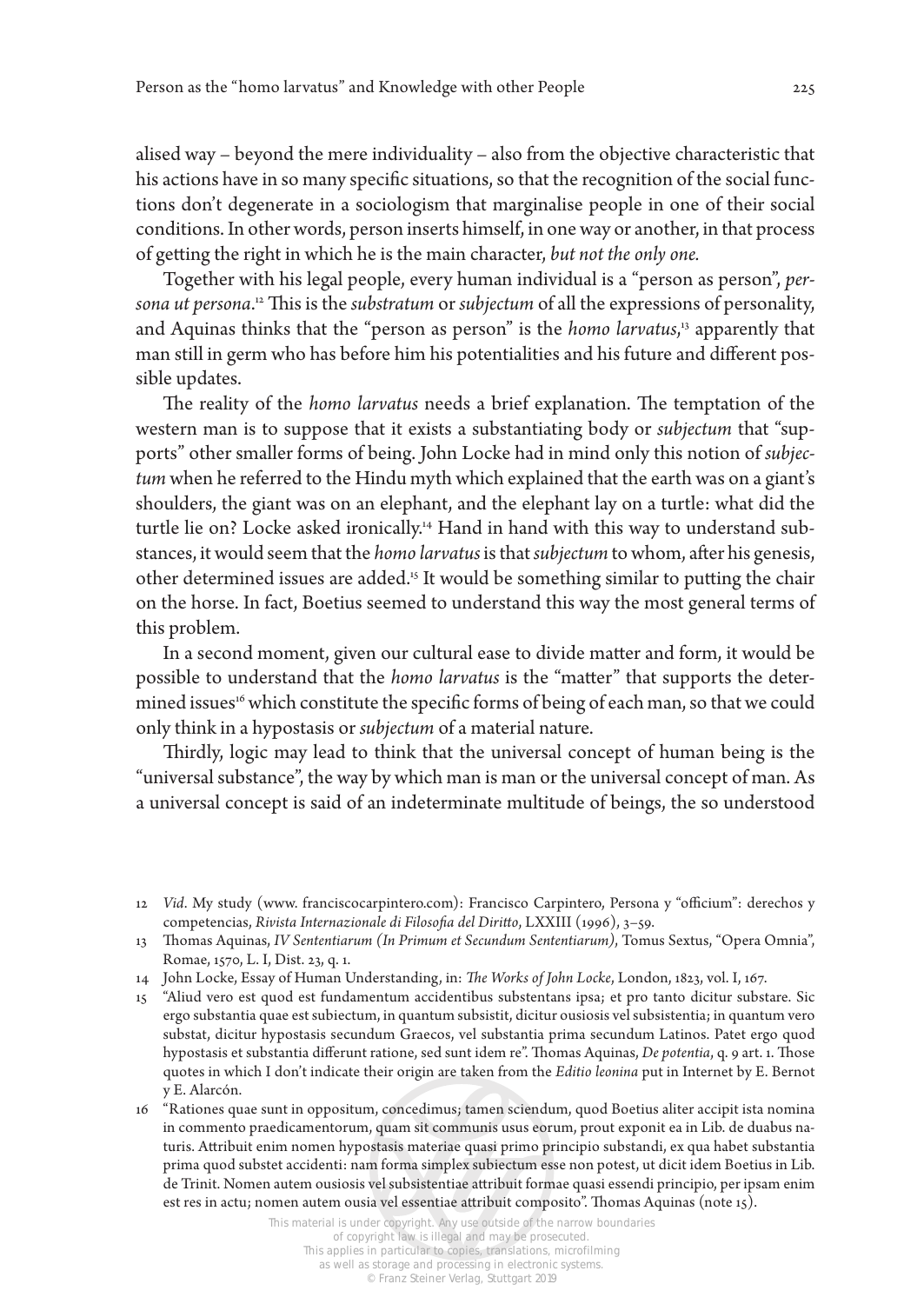226 **francisco carpintero benitez francisco carpintero benitez** 

form is common to all men and it cannot be an individual or personal reality. And Aquinas maintained repeatedly that is always a "second substance".

Finally, it would be possible to understand that this *prima substantia* names the human soul, in general terms. This is not possible because soul is only a part of the human species and, though it can be considered in a universal way out of the body, it keeps the *unibilitas* that characterizes the whole human species and that's why it cannot be a hypostasis that names an specific reality: its problem would be the same one as the one belonging to the universal form of man. Against these kind of imaginations, we must understand that the *homo larvatus* is an individual substance.17 It is clear that we are in front of two kind of universality. Because from one side the concept of horse must be necessarily universal, and if it were not so we couldn't recognize the horse as such: what implies that the universal concept repeats itself as many times as horses exist, and therefore it is a *substantia secunda*. But the universality of person is different; he is not a concept that is dissolved in as many individuals as individuals exist, but it directly raises to the universality each *substantia prima*, which this way is the most excellent of what there is, prototype of what a substance must be.

When he expounds person this way, he goes into a land that is opened to solid digressions. The only *prima substantia* should be God, and people would be "personal substances" by participation of the divine personality. But this doctrine based on the "participatio" is not possible because each personal being is a "first substance". We arrive to a dead end, or rather, to one only exit, namely, that God and "first substances" (men among them) make up the ultimate structure of what exists, so that the Universe has above all a personal structure.

This is not the moment to go into more considerations about this issue. It is enough to point out that the *homo larvatus*, far from being a *potentia universalis* with regard to what it is human, it is more like a moment of the reality which raises to each man to the level of the *prima substantia* and makes him able to carry universality to its determined issues, to the social determined issues too, namely, also to those ones imposed by society or those ones he creates together with the other men.

It happens that humanity is necessarily the universal basis of the formal synthesis of the whole Law, because any tendency or specific human interest only gets the legal status – namely, *universal duty* – by its referral to the personality of the subject who is the bearer of the right or the duty. Perhaps the basic problem be to distinguish those interests that must be taken into account by Law from those ones which are, simply, the interests of any person. Every right has, in its more spontaneous and superficial expression, the form of an interest, but the interest goes beyond itself and abandons the strictly individual level (the Brinz's *reine Individualinteressen*) in order to go to a different onto-

<sup>17</sup> "Sed substantia secunda non potest poni in definitione personae: esset enim oppositio in adiecto, – cum dicitur substantia individua – nam substantia secunda est substantia universalis. Similiter autem neque substantia prima, nam substantia prima est substantia individua". Thomas Aquinas (note 15), q. 9 a.2, arg. 7. "Unde concludit quod determinandum est de hoc, idest de subiecto vel de substantia prima, quia tale subiectum maxime videtur substantia esse. Unde in praedicamentis dicitur quod talis substantia est quae proprie et principaliter et maxime dicitur". Thomas Aquinas, *Sententia Metaphysicae*, lib. 7 l. 2 § 5.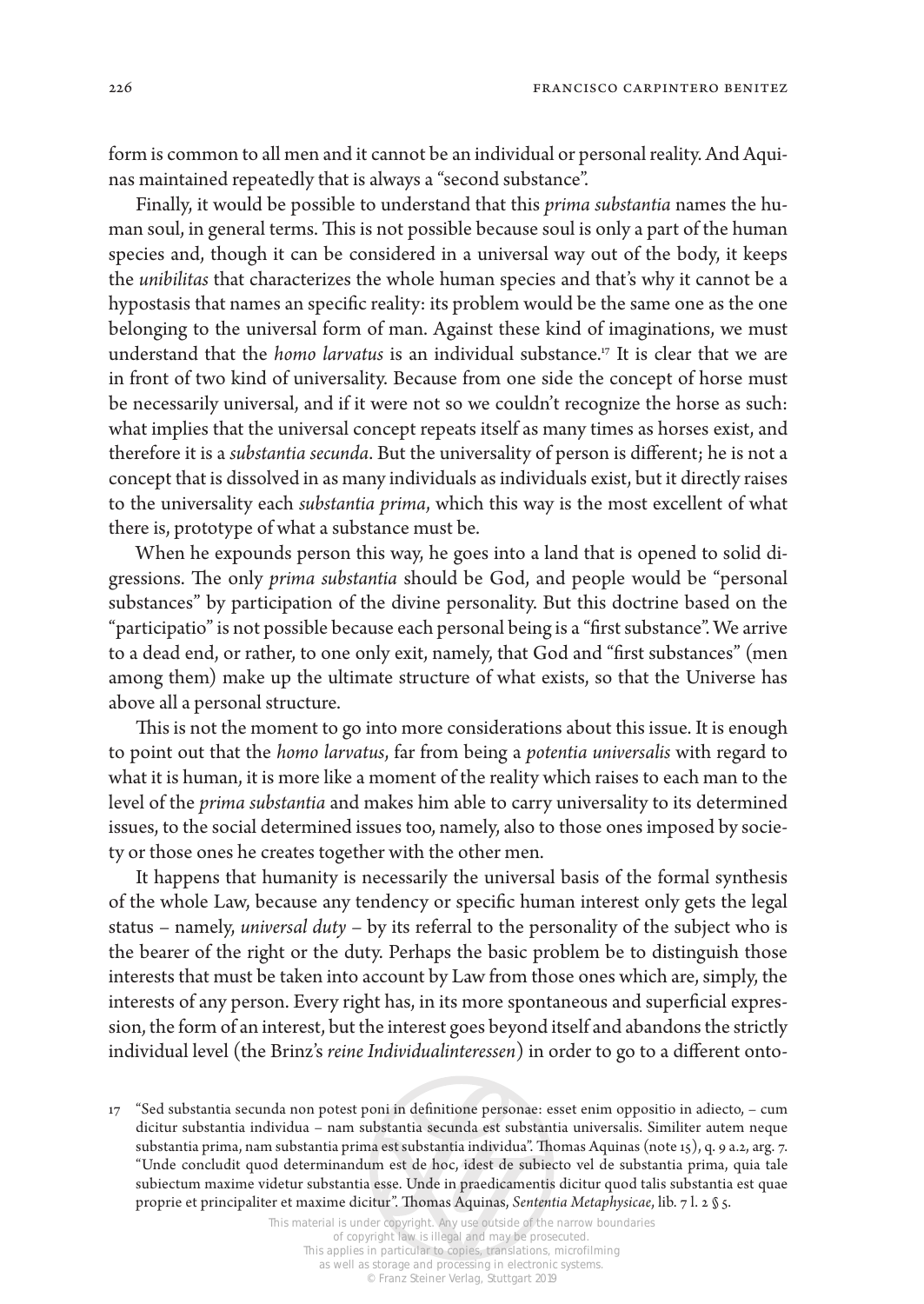logical and metaphysical level, which is the characteristic one of the universal interest that must be protected or promoted by Law. Bentham didn't know how to explain this apory because – in his such a superficial philosophy of *common sense* – he stayed in the level of the mere interests in principle – according to him – all equally "private", which by themselves hadn't the condition of universalizable, and he wasn't able to explain that the universal is a reality different from the general. Agnosticism in ethical issues leads to these paradoxes.

The *homo larvatus* is a dimension of what it already exists, such as men are in society: it doesn't name a peculiarity of origin which is lost later, in the determined issues. For this very reason no person allows to be reduced to what he is socially, because every individual lives over all determined issue. Exaggerating, there is always a possibility that someone declares that he encapsulates  $-$  so to speak  $-$  his life, that he has moved away affectively or intellectually from it,<sup>18</sup> and that he lives as an individual radicality which doesn't allow to be dissolved in any way in his determined issues. Sometimes this way of acting will be viable and advisable, because Scotus was right when he said that each person is the last solitude of the being.<sup>19</sup> The universality of person prevents someone from remaining wholly dissolved in his being-there in society.

But who does it, must be careful with linguistic traps, because the ambivalent structure of our language leads us to fallacies because we say that Peter has a car, has a basketball or has a house; but a house is much more than the materiality of its walls.

It is not about retaking jusnaturalist residues, but about fidelity to Law we daily use, which we must explain according to several rational categories, not pretended or *postulated* because of lack of enough explanation.

A little antiquated jusnaturalist would ignore the truth of the thesis about the *homo larvatus* and would tend to refer directly to people as final title of all rights, as if by the fact of claiming the personal nature of man he had the solution for the most important legal problems. On the contrary, a cultivator who followed the old style of the Theory of Law would focus his attention on the analysis of rules. The former gets lost in the fields of abstraction, whilst the latter corners men against some of their social functions taken into account in the already existing legal rules or laws: not in vain Kelsen maintained that person in Law is only the point of attribution (*Zuschreibung*) of a sector of laws in the legal order.<sup>20</sup>

Kelsen completed the movement, which already shows its splendour with Bergbohm even in XIX century, that tends to substitute the study of human problems raised by the logical categories of rules; so the result was – in an impeccable logical way according to his explanation – that Jews and the rest of lower races who lived in III Reich were points of attribution of the legal rules. Before the just pure legal moment – which is the

<sup>18</sup> John Locke (note 14), 4–12. The secret of his philosophy, Locke explained, was that he placed himself over his Understanding. Thus, his work is a copy of his mind.

<sup>19</sup> "Quia ad personalitaten requiritur ultima solitudo sive negatio dependentiae actualis et aptitudinalis ad personam alteri naturae". John Duns Scotus, *In primum, secundum, tertium et quartum Sententiarum quaestiones subtilissimae*, Antwerpiae. 1626, L. III, q. 1, art. 4.

<sup>20</sup> Hans Kelsen, *Reine Rechtslehre*, Wien, 1960, § 37, 192.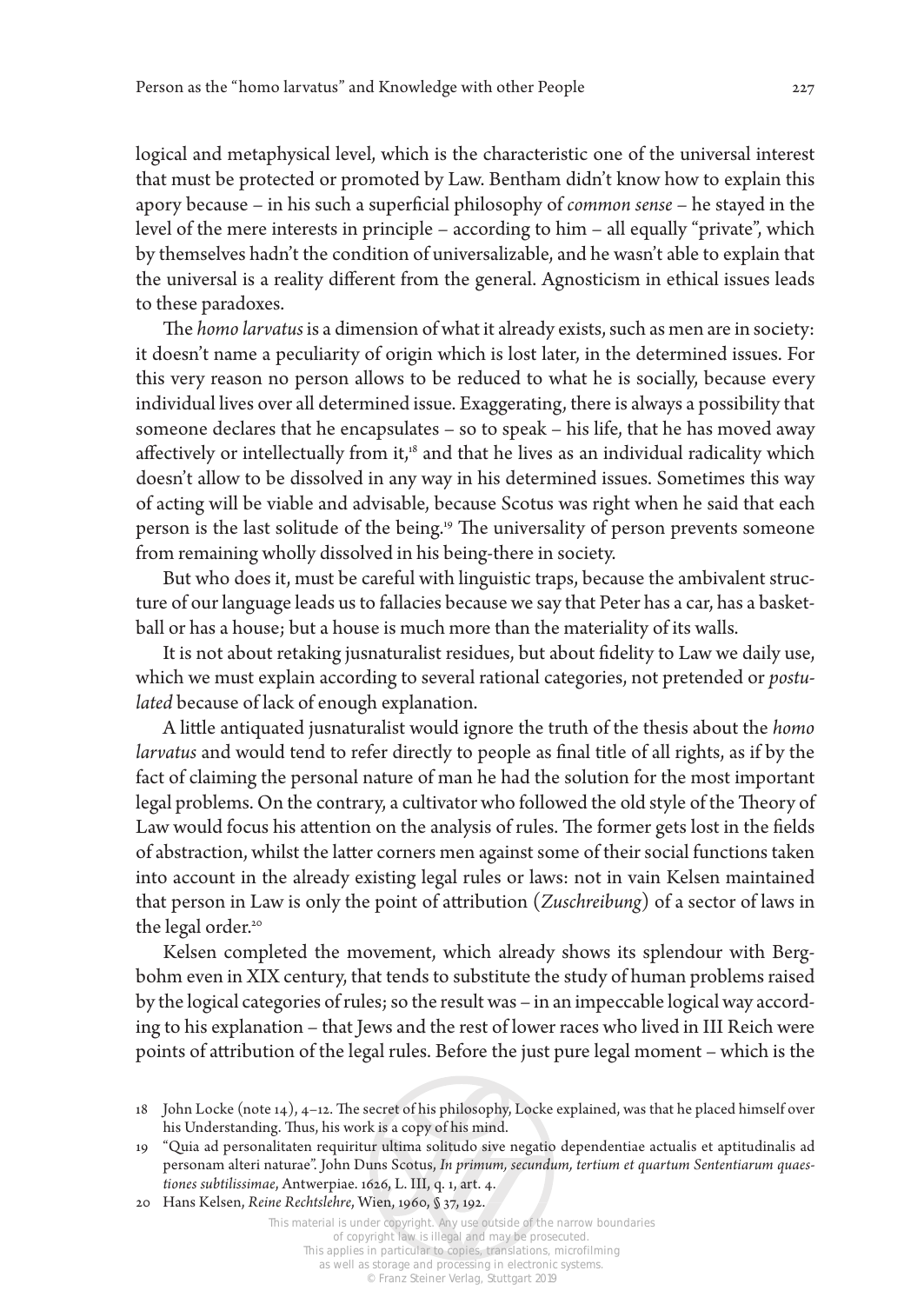only one that Kelsen seems to take into account – and before the ideality of an isolated being, the science of Law which also pays attention to specificities must go in, because it goes hand in hand with the metaphysical and ontological specificities characteristic of each man in each moment.

Man, both in the moral and legal level, obeys to realities which shape himself as a rational being, so that nobody can recognize himself as being "him" rationally out of his social determined issues which finally are both social and personal.

Thomas of Aquinas insisted on this matter, and wrote that things are not measured by reason, but things shape reason: *Ratio non est mensura rerum sed potius e converso*. 21

Exactly, if the researcher dispenses with his status as a husband, a father, a professional, a friend, a neighbour or a citizen, what does it remain of him? It would only remain the vague sensation of an ego who cannot recognize himself beside or before the other people. A person with no specificity would be a mere formal self-identity and therefore supposedly infinite because it falls on him the infinitude which is caused by the negation. Hegel saw clearly the normative non-existence of the undetermined and hence his disdain for what he called "abstract Law". We know that every negation always inserts an infinitude, and before this infinitude, every affirmation is always specific because it places us before a determined issue with which we certainly specify and limit physically our possibilities. But at the same time they place our being-there in the world.

In another level, apparently only a social one, if someone dispenses with his determined issues and he thinks of himself as a being who owes nothing institutionally to the other people and the other people owe him nothing institutionally, he will remain with no criterion for his daily social actions, so that he will lack the guidelines in order to understand himself. Because even the concept of man cannot be known but insofar as he is measured by things.<sup>22</sup>

Thomas of Aquinas defined conscience as "Cum alio scientia".<sup>23</sup> The basis of Law is the rational being in his status of *cum alio scientia*. It may be easy occasionally to take the individual out of the polis, but it is useless to take the polis out of the individual.

That's why Carolus Rössig – in the very age of the "states of nature" – was surprised because of those isolated individuals who, however, have very advanced social desires.<sup>24</sup>

nomen mentis hoc modo dicitur in anima sicut et nomen intellectus: solus enim intellectus accipit cognitionem de rebus quasi mensurando eas ad sua principia". Thomas Aquinas, *Quaestiones Disputatae*, cit., q. 10, art. 1.

23 "Et inde conscientia, quasi cum alio scientia, quia scientia universalis ad actum particularem applicatur". Thomas Aquinas (note 13)*,* L. II, Dist. 24, q. 2, art.3.

24 Carolus Rössig, *De cautione in tractando jure naturae nostra in primis aetate maxime necessaria*, Lipsiae, 1758.

<sup>21</sup> "Ratio humana non est mensura rerum, sed potius e converso". Thomas Aquinas, *Suma teológica*, I–II, q. 91, art. 3 ad 2. Speaking about the Intellect, he explains that the very Intellect consists of the *species rerum* that it knows. *Vid.* Thomas Aquinas, *Quaestiones Disputatae*, Bologna, 1992, q. 22, art. 11, resp.

<sup>22</sup> "Ad tertium dicendum, quod ratio intellectus divini aliter se habet ad res quam ratio intellectus humani. Intellectus autem humanus est mensuratus a rebus, ut scilicet conceptus hominis non sit verum propter seipsum, sed dicitur verus ex hoc quod consonat rebus". *Suma teológica*, I–II, q. 93, art. 1. More references about this issue in. Thomas Aquinas, *Suma teológica*, I, q. 79, art. 13. He is more radical when writing "Dicendum quod nomen mentis a mensurando est sumptus … et ideo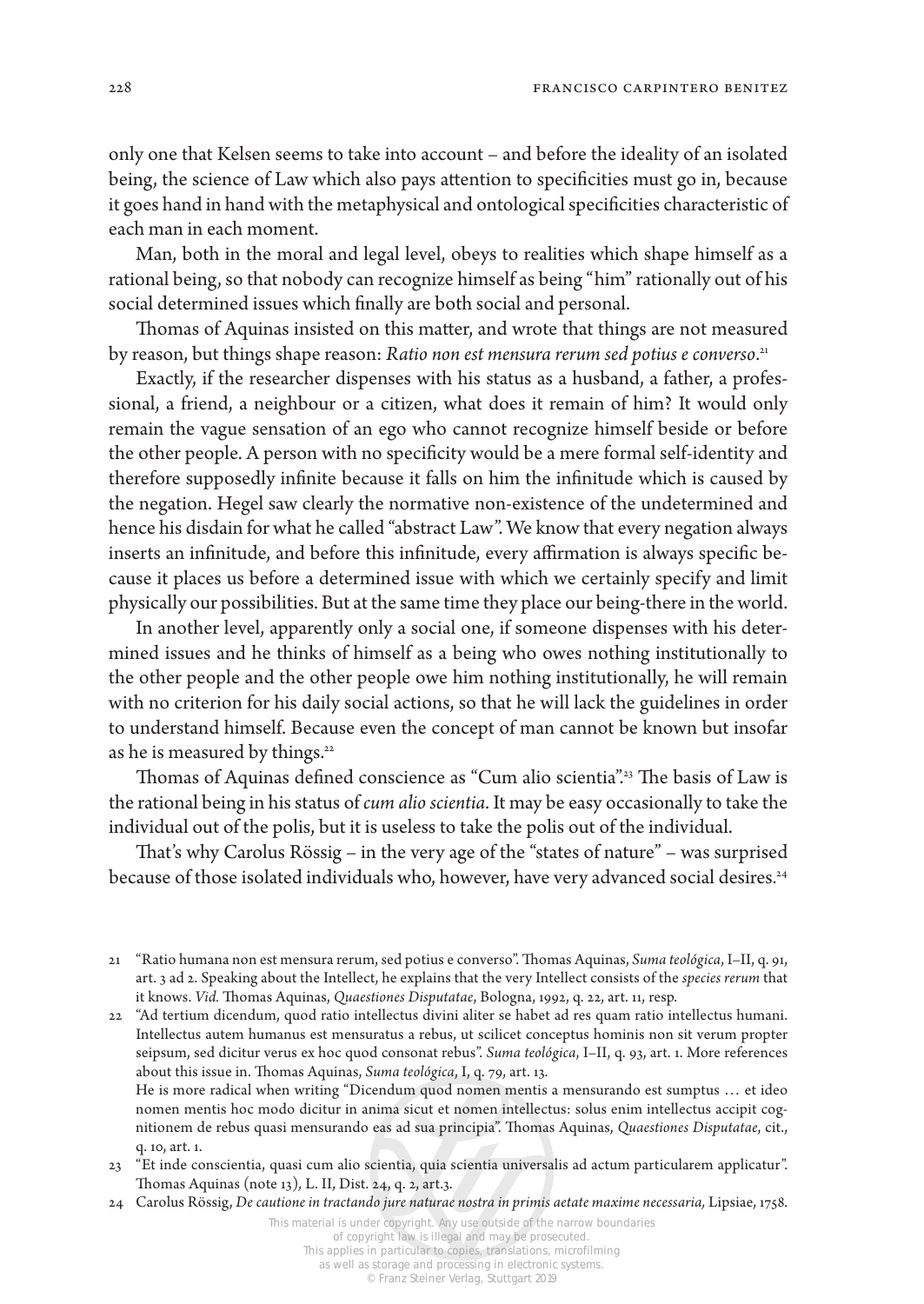We are in front of institutes or institutions which are social because they necessarily involve the other people when solving an individual pretension.

### **V. Person as "Cum alio scientia"**

It belongs to the very heart of the Aristotelian culture to think that if we have a sight it is because there are colours to see and if we have an ear it is because there are noises and voices to hear.<sup>25</sup> Man is, in some sense, a creation of its environment, from which he has emerged. By the same reason, we are people because we have been born among a group of personalities. If someone would want to " become emancipated" from the other people, he would only get to a wholly fictitious identity, in which any datum of his being-there as a person would get a hypertrophy to the detriment of the rest of his personality. Morals is not an addition to people: it is the reflection in everybody of the *cum alio scientia.* That factor *praecognitum* sometimes mentioned by Thomas of Aquinas is (said in a very generic way but not because of it less decisive) people's genetic identity. It is not a call to esoterism in order to overcome difficulties out of rationality. It is to recognize that, the same way we have ears because there are sounds to hear, we are people because there are other people to live with. An isolated person – though we take it as a working hypothesis – would be an absurdity *in terminis*.

The basis of equality – beyond the mere legal or political equality – is possible alluding to that unfolding which implies the *cum alio*; a human being has no right to treat another one as if that other one were different from himself. If someone demands for him rights he denies the other ones, this shows above all that man is violating the dignity that he should bear, because every human being bears into himself the dignity of all humanity, so that when somebody sins, sins above all against himself,<sup>26</sup> namely, against everybody.

This is the basis of his guilt, to know he is not taking into account an universality he cannot make use of freely; since when demanding the criminal, as a condition for his penal imputation, to be able to distinguish between goodness and evil, he is required above all to know he has violated a necessarily universal requirement that he must bear into himself.

In this issue we travel with a lot of luggage, since the problem begins in XVII century. There would be quite a lot of those who thought that we didn't need the personal guilt in order to fall into a legal punishment. Luis de Molina, in a very little nuanced way, had reduced all Law, penal Law too, to pacts.27 He possibly succeeded doctrinally because

<sup>25</sup> *Vid*. my estudies: Francisco Carpintero, Facultas, proprietas y dominium: tres antropologías en la base de la justicia, in: *Persona y Derecho*, 52 (2005),143–188; La "adaequatio hermeneutica" en Tomás de Aquino, in: *Philosophica*, 35 (2009), 95–120. Both of them are available in http://www.franciscocarpintero.com.

<sup>26</sup> Thomas Aquinas, *Liber de Veritate Catholicae Fidei contra errores infidelium seu "Summa contra Gentiles"*, Roma, 1961, § 2948–50.

<sup>27</sup> "Judicem, et quem jus dicit in civilibus, et quem causas tractat criminales, poenam justam inflingit … quasi ex pacto cum Republica". Luis de Molina, *De justitia et jure opera omnia,* Venetiis, 1614, Tract. II, disp. 12.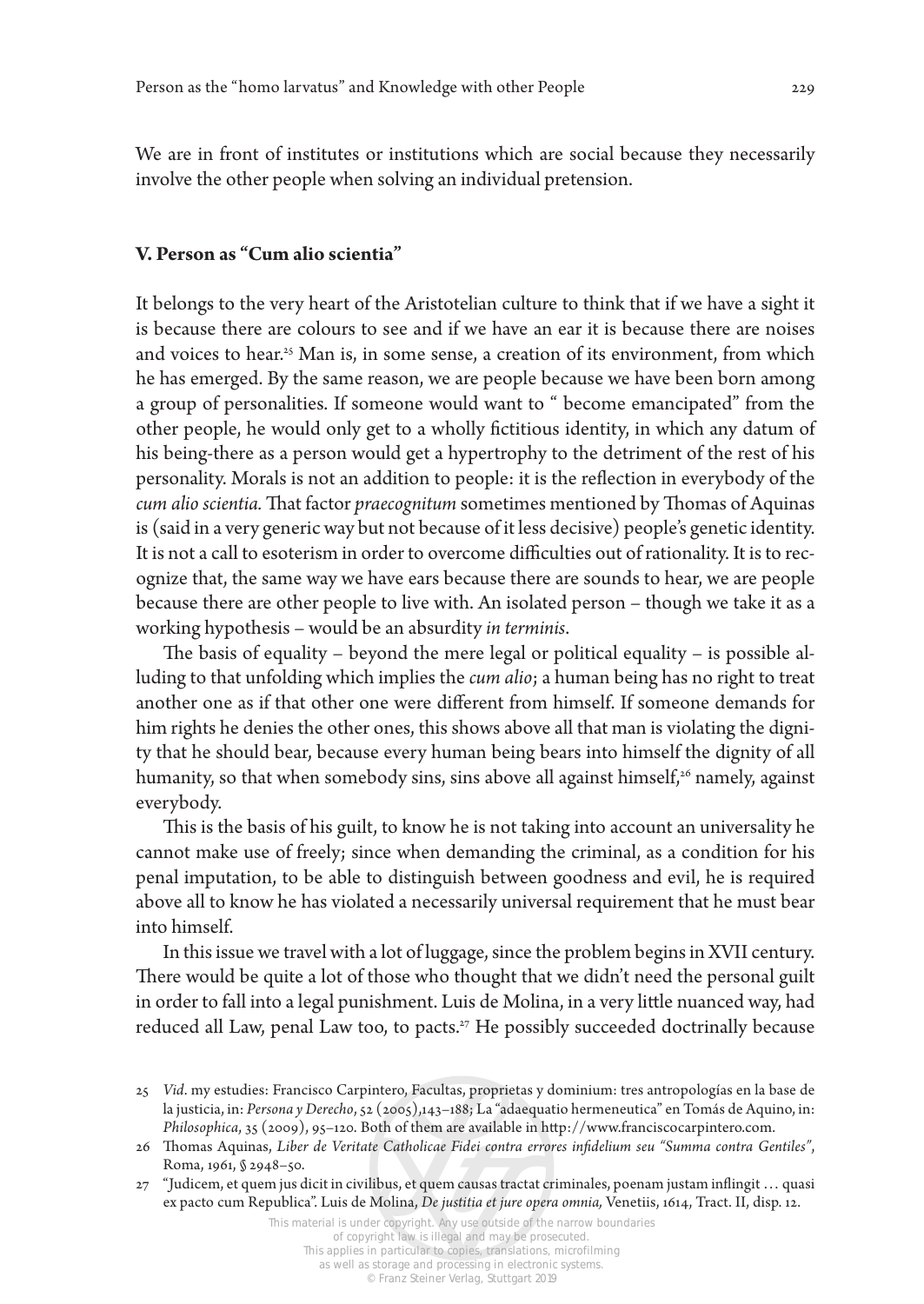Hugo Grotius, usually moderate, did the same thing.<sup>28</sup> Francisco Suárez reacted against these opinions and established that "Nulla poena sine culpa"<sup>29</sup> and he repeated that, once guilt is removed there is no place for punishment in terms of punishment,<sup>30</sup> because punishment depends on guilt.<sup>31</sup>

Nowadays we are in a situation similar to the one of Suarez. There are many who confess to be agnostic in Morals, but can they question that *culpa pendet ex poena?* If it is universally recognized that only people who can distinguish between goodness and evil can be prosecuted, that evil which leads to prosecution must have a moral nature.

We are dealing with facts that can go unnoticed because not always it is necessary to bear in mind those lacks which must be corrected or the cooperation which is demandable to each person.

The most daily legal life doesn't need to determine expressly in each case the relation between a necessity and his legal regulation because in a mature legal order there are laws and rules which correspond automatically to the solution of the lack which is posed: every legal rule is either an specific problem already solved, or a construction which creates its object ruling it. These rules or institutions, since they have a common reason to be, become a common heritage, and they don't belong exclusively to anybody. Things like being an owner of an urban building, a father or a policeman, bear with them *their own* rationality.

Justice is always an universal issue, even when it depends on the will of a "private individual", because we see how the universality which emerges both from the violation of a right and the necessities of people which can be socially solved or alleviated, makes the subject come out the field of what in principle it belongs exclusively to him, and in a public way which cannot be unknown by society, because he generates duties to society. When someone tells to an imprudent driver to stop driving that way, he doesn't create him any duty, but he remembers it to him. And these duties exist independently from the positive legislation because Morals doesn't stop being Morals because it be necessary or because – for this very reason – be taken into account in the existing Law.

If we go beyond the narrowness which characterises the *mos geometricus,* we see that every person relates to the other people in manners which are different from those contacts Geometry studies: since geometricians only recognizes different bodies when the limits among these bodies are not identical: this way they highlight initially and above

This material is under copyright. Any use outside of the narrow boundaries of copyright law is illegal and may be prosecuted.

<sup>28</sup> Anselm Feuerbach indicated that "Grotius der längst vergessene und unter dem Staub der Bibliotheken modernde Grotius scheint mir daher den wahren Grund des Strafrechts weit richtiger und klärer eingesehen zu haben, weningstens der Wahrheit um ein Grosses näher gekommen zu seyn, als gar viele unserer neuer und sonst gründlich philosophierende Rechtsgelehrten. 'In hanc re, sagt er, est aliquid quo ad contractum naturam accedit: quia, sicut qui vendit, etiamsi nihil peculiariter dicat, obligasse se videtur ad ea omnia que venditionis sunt naturalia, ita qui deliquit sua voluntate se obligasse videtur poenae, quia crimen non potest non esse punibile; ita ut qui directe vult peccare, per consequentiam et poenam mereri voluerit'". D.J. ac P. L. II, c. XX, 2, n. 1. Anselm Feuerbach, *Anti-Hobbes oder über die Grenzen der höchsten Gewalt und das Zwangsrecht der Bürger gegen das Oberherrn*, Erfurt, 1798, 224.

<sup>29</sup> Francisco Suárez, *Tractatus de legibus, ac Deo legislatore*, Conimbricae, 1612, L. V, chap. 3, § 3.

<sup>30</sup> "Ablata culpa non habet locum poena, ut poena". Francisco Suárez (note 31), L. V, chap. 12, § 3.

<sup>31</sup> Francisco Suárez (note 31), L. I, chap. 14, § 7, had already established that "Poena pendet ex culpa".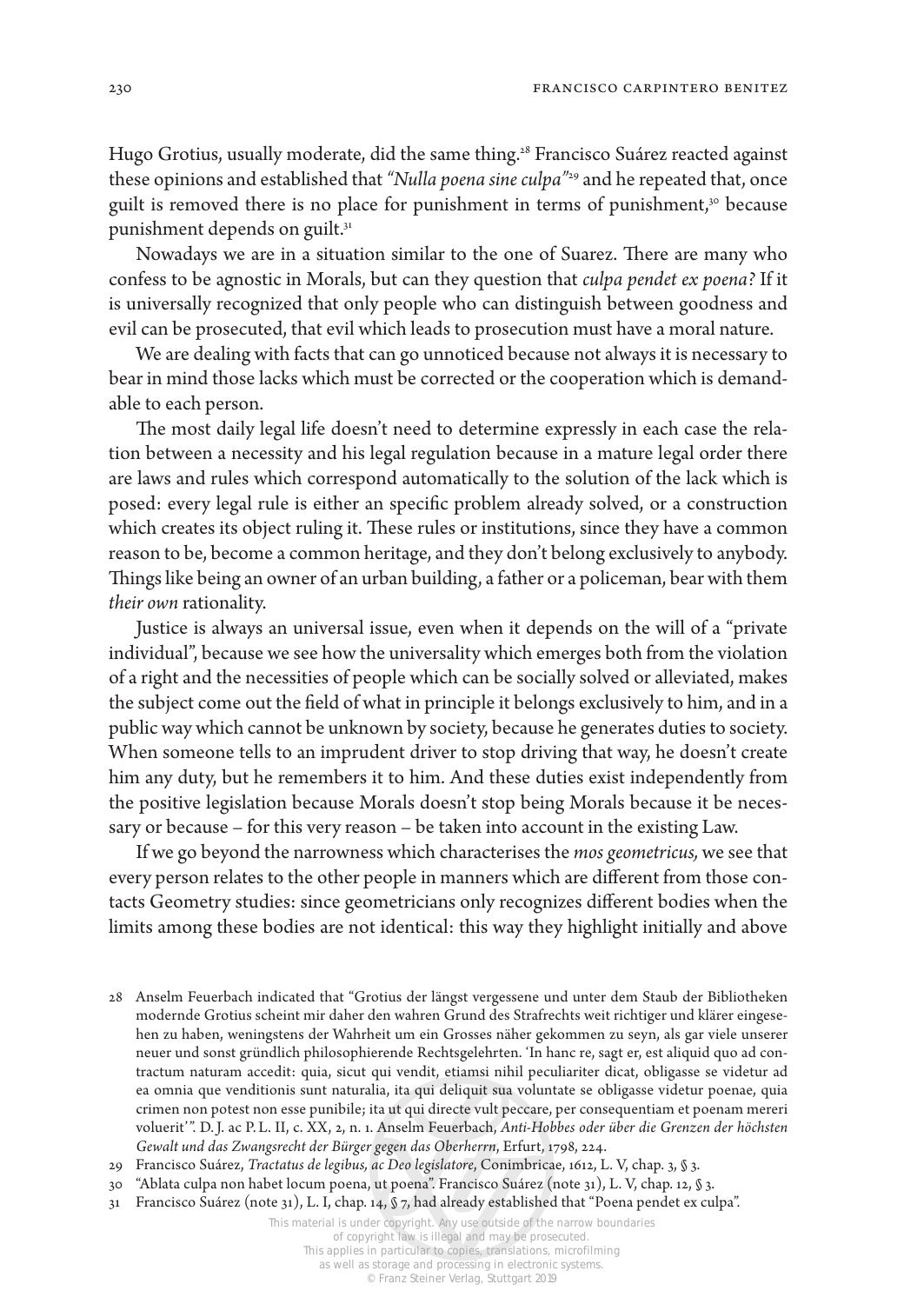all the differences among objects which only have in common the spread in space; keep an eye on the typically modern necessity to homogenize the bodies to study. The reality of the *Cum alio scientia* determines that man, in addition to being social and political and having to recognize the others as people, be, more widely considered, an *alteritario* being who knows together with the other people his social determined issues and, somehow, what he himself is.<sup>32</sup>

## **VI. Reflections**

Thomas of Aquinas agrees with Hegel studying man from his every possible determined issues. He doesn't focus his attention in an only moment of human life: sociability, ownerships or equality. From this approach it is obvious that he doesn't want to subsume man under general rules which expresses an only aspect of humanity. On the contrary, he follows the plural itineraries of human beings. This explains why his doctrine cannot be explained in the way we expound the modern ethical theories: he doesn't give a small amount of rules which try to subsume men's conducts in order to be developed axiomatically.

Thomas, when renouncing to the dictatorship which it usually characterises the formation of the specialized concepts, studies man's conducts in a similar way a biologist does it. He takes into account man's natural inclinations, that's why data given by senses enter through the main door in his doctrine. As the last of these natural tendencies is the capacity to reflect, he is in condition to explain the first principles of the practical reason, which come from a *participatio* of man's reason in God. And the *recta ratio*, which results from prudence guaranteed by virtues, does a good part of the task. Everything is under strict restrictions: he doesn't propose a direct intuition into goodness, like Plato. We only have the *similitudo*, the *adaequatio*, or the *convenientia*, in order to know what "it fits us". Somebody could object that Ethics moves in other level, necessarily imperative. In fact, we Christians have the Decalogue. But Thomas of Aquinas explains that Ethics doesn't use the imperative verbal form which says "Fac hoc!" Do this!, but the present form, which indicates " This is so that you do it" *Hoc est tibi faciendum.*<sup>33</sup>

- 32 Thomas of Aquinas, (note 24), I, q. 79 a. 5 ad 3, writes that "Oportet tamen quod ab uno principio in omnibus derivetur. Et sic illa communicatio hominum in primis intelligibilibus, demonstrat unitatem intellectus separati, quem Plato comparat soli; non autem unitatem intellectus agentis, quem Aristoteles comparat lumine". Thomas Aquinas (note 28), L. 2 chap. 60 § 6, he indicates that: "Haec autem potentia est intellectus possibilis. Oportet igitur quod puero iam sit coniunctus intellectus possibilis antequam actu intelligat. Non est igitur continuatio intellectus possibilis cum homine per formam intellectam in actu, sed ipse intellectus possibilis inest homini a principio sicut aliquid eius".
- 33 "Sed ratio potest aliquid intimare dupliciter. Uno modo absolute; quae quidem intimatio exprimitur per verbum indicativi modi: sicut si aliquis alicui dicat: *Hoc est tibi faciendum*. Aliquando autem ratio intimat aliquid alicui movendum ipsum ad hoc. Et talis intimatio exprimitur per verbum imperativi modi: puta, cum alicui dicitur: *Fac hoc* … Ratio movet imperando, sit ei ex virtute voluntatis. Unde relinquitur, quod imperare sit actus rationis, praesupponitur actus voluntatis, in cujus virtute ratio movet per imperium ad exercitium actus … radix voluntatis est voluntas, sicut subjectum; sed sicut causa est ratio". Thomas of Aquinas,(note 24), I–II, q. 17, art. 1.